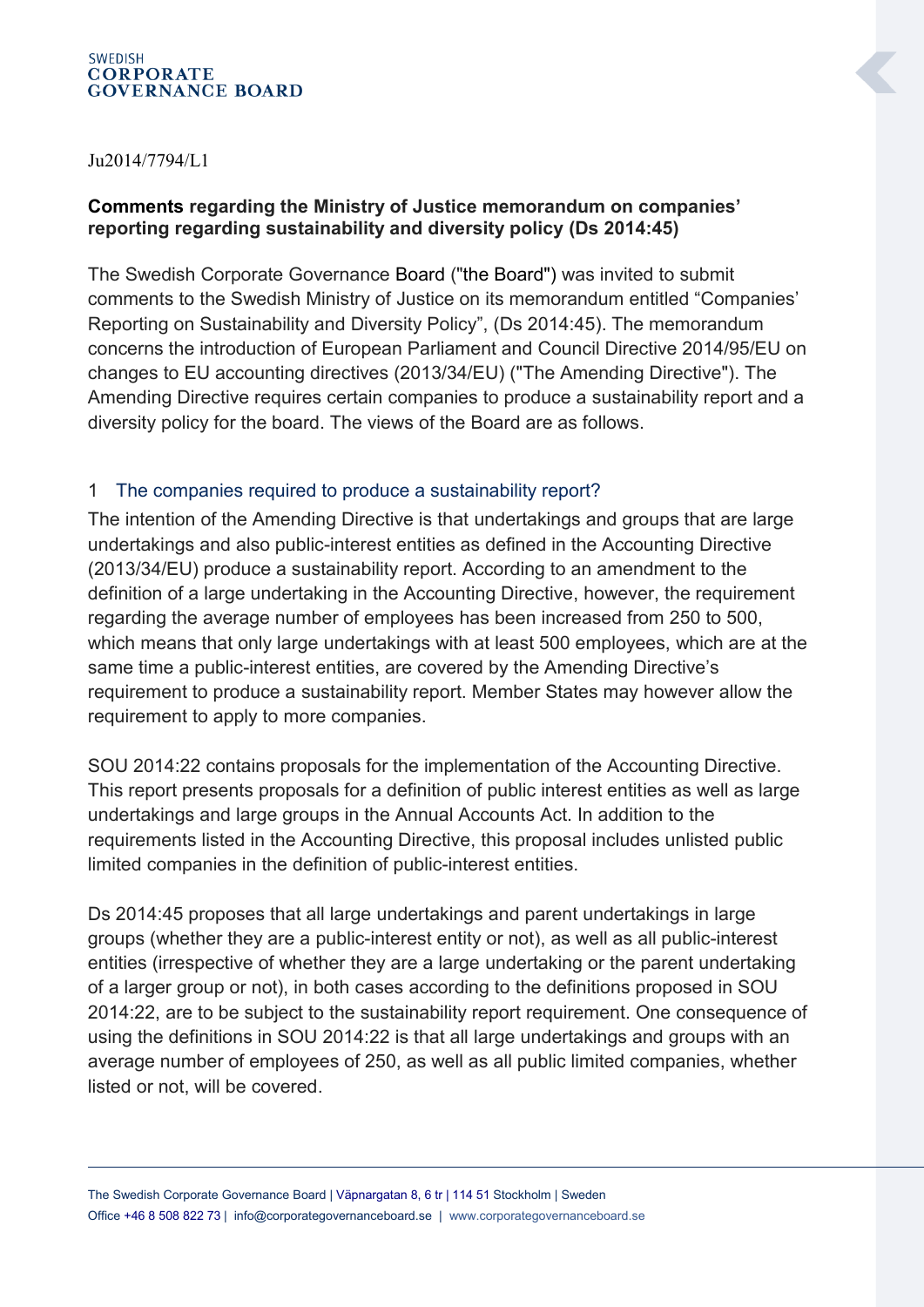The sustainability report requirement will therefore affect a large number of undertakings and groups of undertakings that are not covered by the Amending Directive minimum requirements, such as unlisted public limited companies, smaller credit institutions and insurance firms. According to Ds 2014:45, an estimated total of approximately 2000 companies are affected by the proposal, compared with the approximately 100 companies that would be affected if the proposal were based on the Amending Directive's minimum requirements.

The Board does not believe that the grounds for this major extension cited in Ds 2014:45 are convincing, as they are not supported by any detailed analysis, but rather characterized by opinions and hopes. Nor is the argument that it would be problematic to introduce a modified definition of the companies required to issue a sustainability report compelling, not least because such sub-definitions can be expected in future EU regulations. When this is weighed against the increased administrative burden and costs that the proposal would entail for the companies concerned, and the addition of another task that would be responsibility of the company board, together with the other drawbacks mentioned in the memorandum, the Board is of the opinion that the disadvantages for companies concerned are greater is considering. The Board is therefore unable support this part of the memorandum.

## 2 Information in the sustainability report regarding future developments and issues currently under negotiation

Under the Amending Directive, if members of the administrative, management or supervisory body can provide reasons why disclosure would seriously damage the company's market position, and if it does not hinder the understanding of the company's development, financial position, results and impacts of its activities, Member States may allow certain information to be omitted from the sustainability report. Ds 2014:45 proposes that this provision be introduced into Swedish law and that it is the board of directors that is allowed to specify these reasons. It does not specify where or to whom the board of directors is to specify the reasons. Rather, the provision must be understood as meaning that the board believes that such reasons, which, in the opinion of the Board should instead be set out in the legislation.

# 3 Date of publication of sustainability reports and corporate governance reports

According Ds 2014:45, the sustainability report may be issued as a separate report, without being part of the management report, and it may be published on the company website only. According to the proposal publication is then to take place within six months from the closing date for accounts and the management report is to state that the company has chosen this model. The corresponding rule for the date of publication is proposed to apply also to the corporate governance report, when it is published on the company's website only, but with reference made in the report. The information in the management report is to contain the address of the website where each report is available.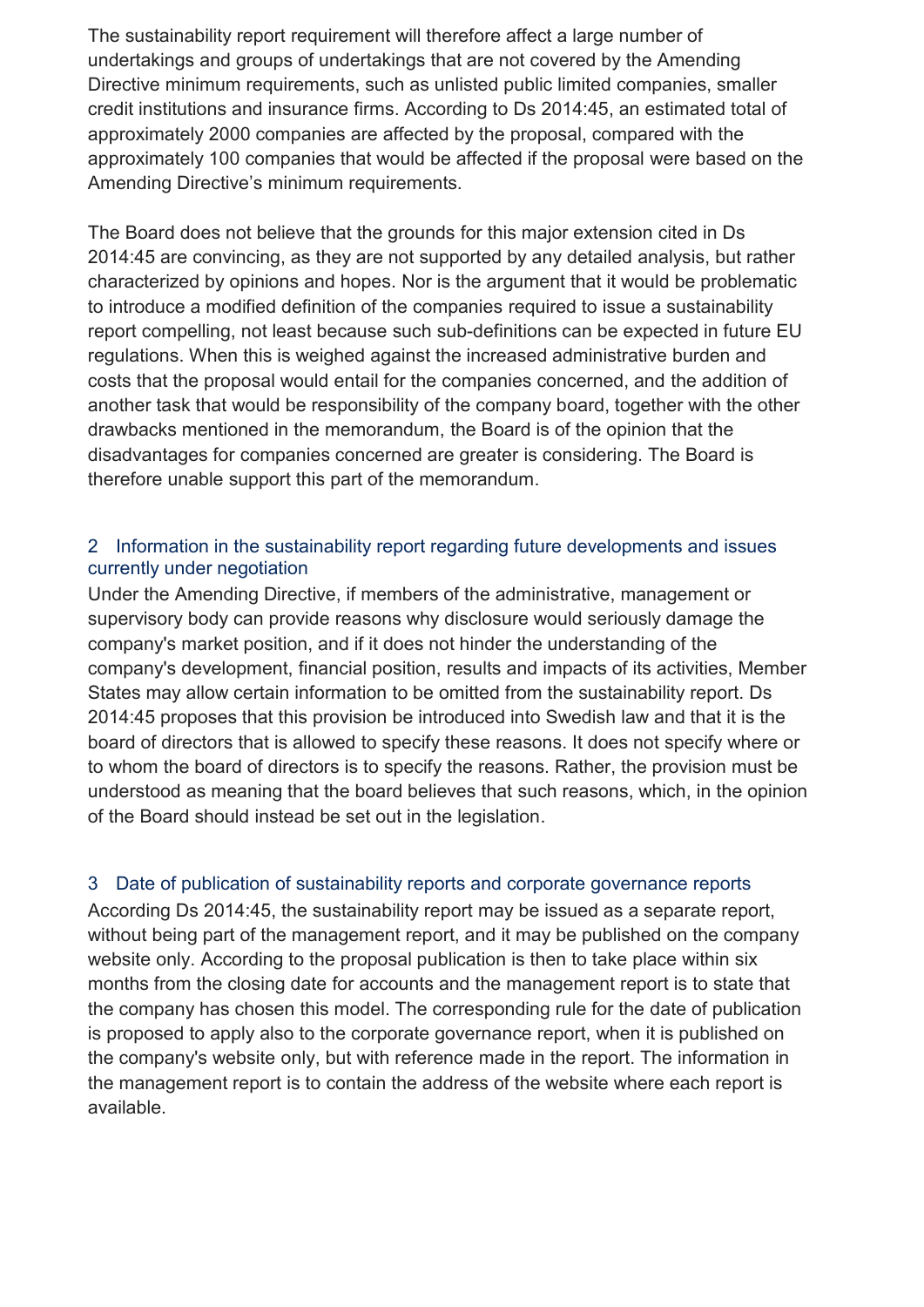Under the proposal, companies need not publish either the sustainability report or the corporate governance report no later than the date of publication of the annual report, despite the fact that the management report is to include a reference to the site where these are available, and despite the auditor having to state whether these reports have been delivered within the same time period as the audit report, with the statements be appended to each report. It is the opinion of the Board that the corporate governance report at least, if it is published separately, is to be issued no later than simultaneously with the annual report

# 4 Diversity policy

Corporate governance reports for companies whose transferable securities are admitted to trading on a regulated market and constitute large undertakings are obliged under the Amending Directive to include information on the diversity policy which applies to the company's board of directors, (including aspects such as age, gender, education and professional background), as well as the objective of the diversity policy, how the policy has been applied during the financial year and its results. If the company does not apply a diversity policy, the reasons for this are to be stated in the corporate governance report. The Amending Directive stipulates that the requirement does not apply to small and medium-sized enterprises as defined in Article 3 of the Accounting Directive.

A requirement that companies is to have and implement diversity policies for their boards does not work in the Swedish corporate governance system, where it is the shareholders' meeting that appoints board members. The company, in the sense of the board and management, cannot develop a policy which is in any way binding for the shareholders' meeting or is to be applied by the meeting. It is not a task for the board and the CEO to develop a policy for the contents of the shareholders' decisions at the shareholders' meeting. The shareholders' meeting can, however, if a proposal is made by a shareholder, decide on a diversity policy, even if the policy is not binding for future meetings (or even the shareholders' meeting which has just voted to implement it), as long as the policy is not implemented in the company's articles of association.

As for who is to write a diversity policy or how it is to be applied, there are no provisions in the Amending Directive. Ds 2014: 45 states that this is an issue that lends itself to self-regulation.

In the opinion of the Board, the reporting requirement in the Amending Directive should be seen in the light of the contents of the Swedish Corporate Governance Code (the "Code"). Requirements concerning diversity on the board already exist in the Code. Under Rule 4.1 of the Code, the board of directors is to have an appropriate composition with regard to the company's operations, phase of development and conditions in general, exhibiting diversity and breadth in the elected members' competence, experience and background. Gender balance is to be sought. Under Code rule 2.6, in connection with the summons issued to the meeting where the election of